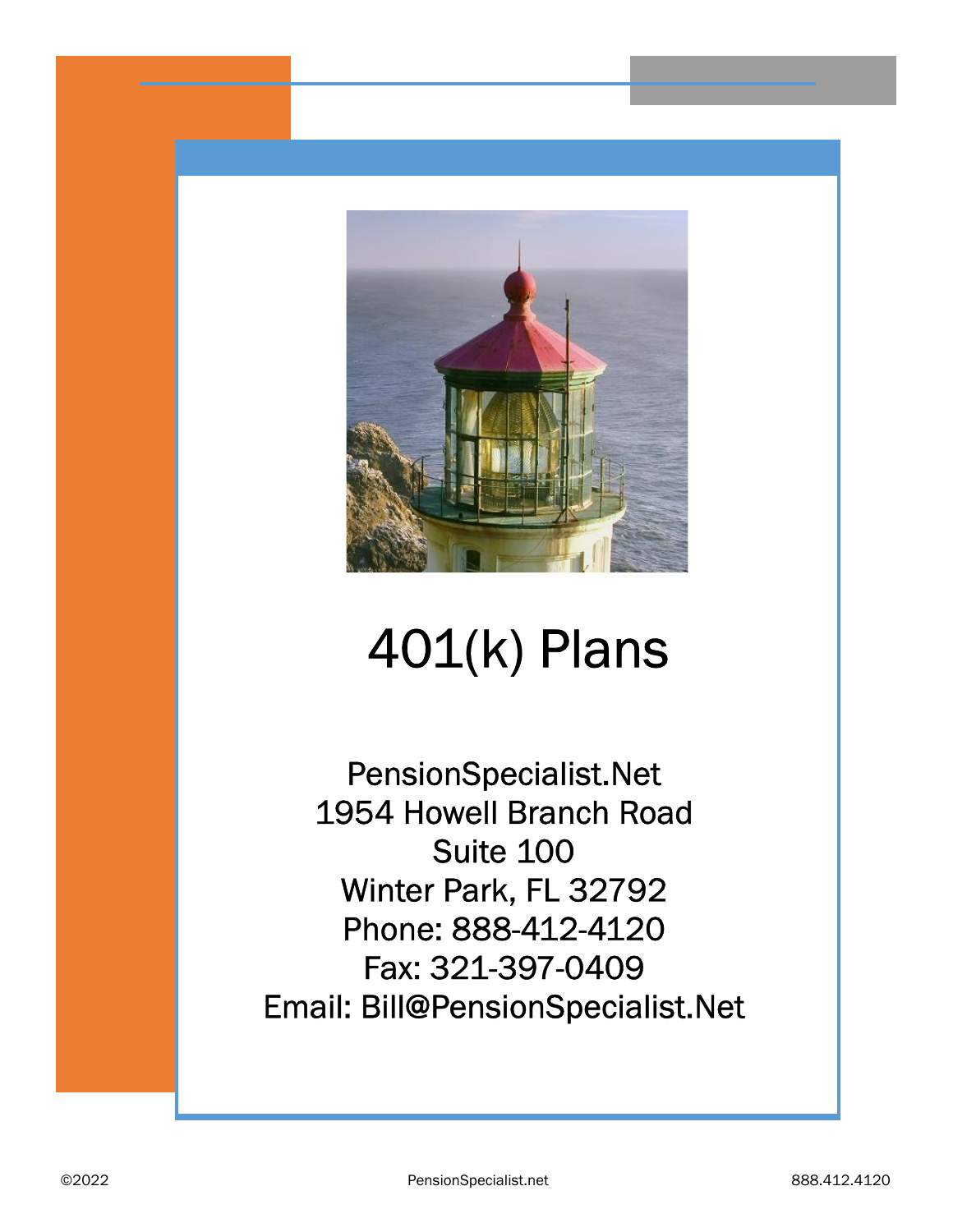# 401(k) Plans

#### What is a 401(k) Plan?

 401(k) plans are salary deferral plans. Employees may have up to \$20,500 (2022) deducted from salary and deposited to their account. Those age 50 and older may make an additional \$6,500 "catch-up" contribution for a total deferral of \$27,000 (2022).

#### Does the Employer contribute?

- The sponsoring employer may or may not contribute to the plan.
- · Frequently, the employer obligates the company to a "matching" contribution. For example, the employer may match an employee's contribution dollar-for-dollar; may promise to match employee contributions at \$0.50 on the dollar, etc.
- · Employers may also make additional discretionary contributions over and above the match.
- The employer and employee contributions, when combined, may not exceed \$61,000 (\$67,500 with the "catch-up").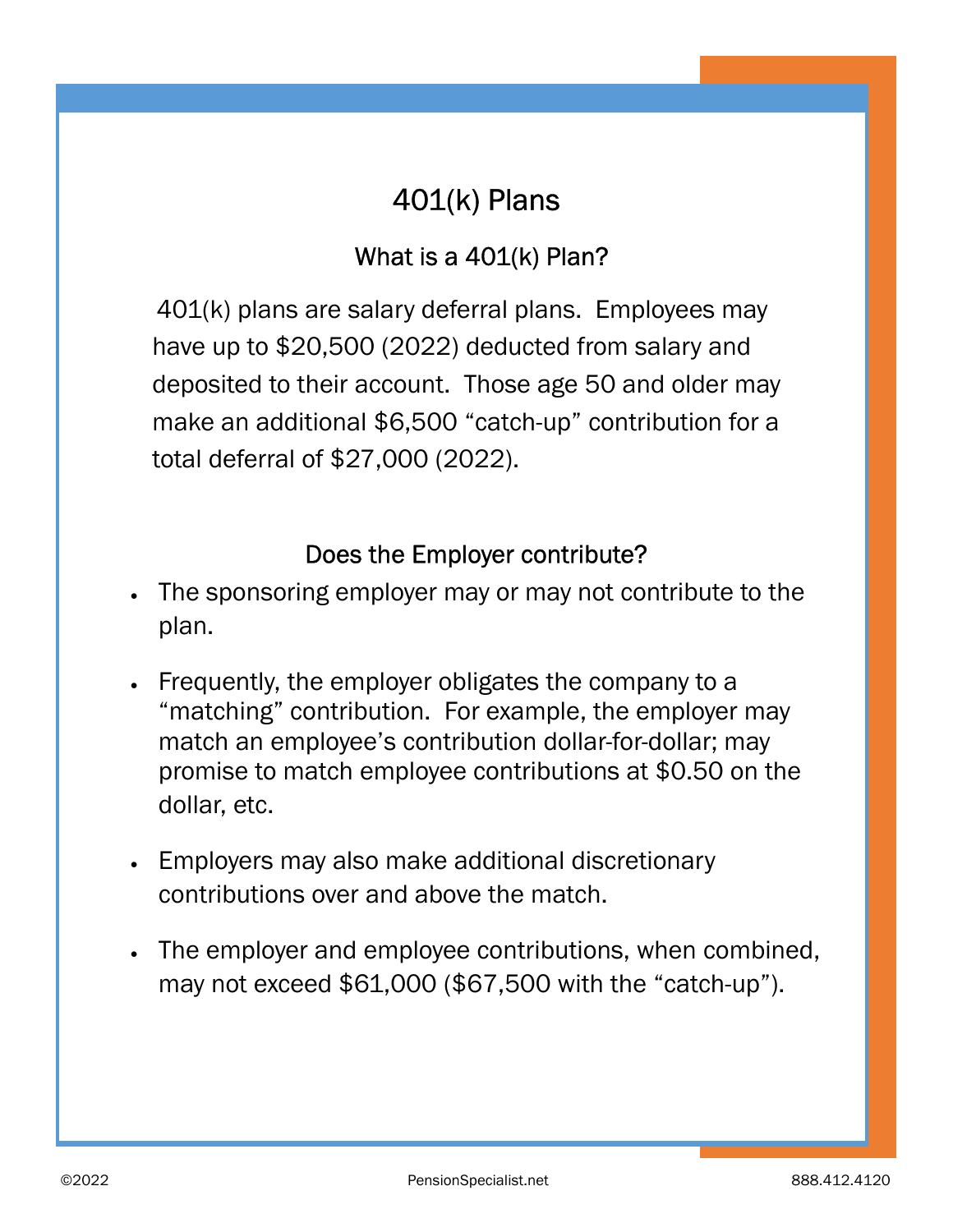# Plan Eligibility

- · Any established business entity such as a Corporation, Sole Proprietor, LLC, LLP, or Partnership may establish a 401(k) plan.
- · Typically, a plan benefits a mix of rank-and-file employees and owner/managers . An eligible employee is any employee who:
	- · Has one year of service
	- Has attained age 21
	- · Works 1,000 hours or more during a plan year
	- Has not bargained in good faith for pension benefits
- · Union employees and non-resident aliens who have no U.S. source of income may generally be EXCLUDED from coverage.

Of course, an employer can establish less restrictive eligibility requirements than those listed above, but cannot be more restrictive.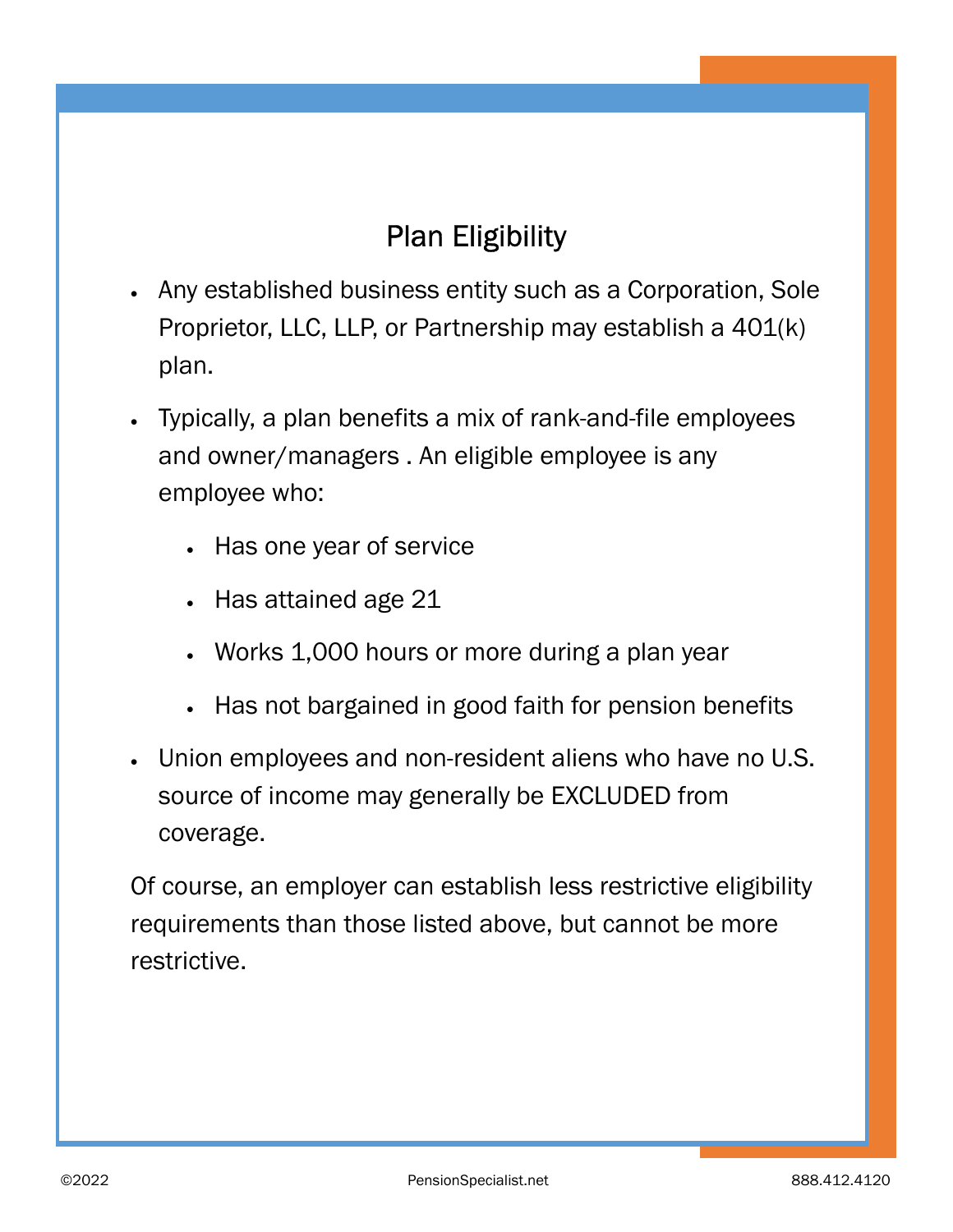## Safe Harbor 401(k) Plan

A Safe Harbor 401(k) plan is similar to a traditional 401(k) plan but, among other things, must provide for employer contributions that are fully vested when made. The advantage of the safe harbor  $401(k)$  is that it is not subject to many of the complex tax rules that are associated with a traditional 401(k) plan, including annual non-discrimination testing.

- · Under a safe-harbor plan, you can match each eligible employee's contribution, dollar for dollar, up to 3 percent of the employee's compensation, and 50 cents on the dollar for the employee's contribution that exceeds 3 percent, but not 5 percent, of the employee's compensation. Alternatively, you can make a non-elective contribution equal to 3 percent of an employee's compensation to each eligible employee's account. Each year you must make either the matching contribution or the non-elective contribution.
- · Both the traditional and safe harbor plans are for employers of any size and can be combined with other retirement plans.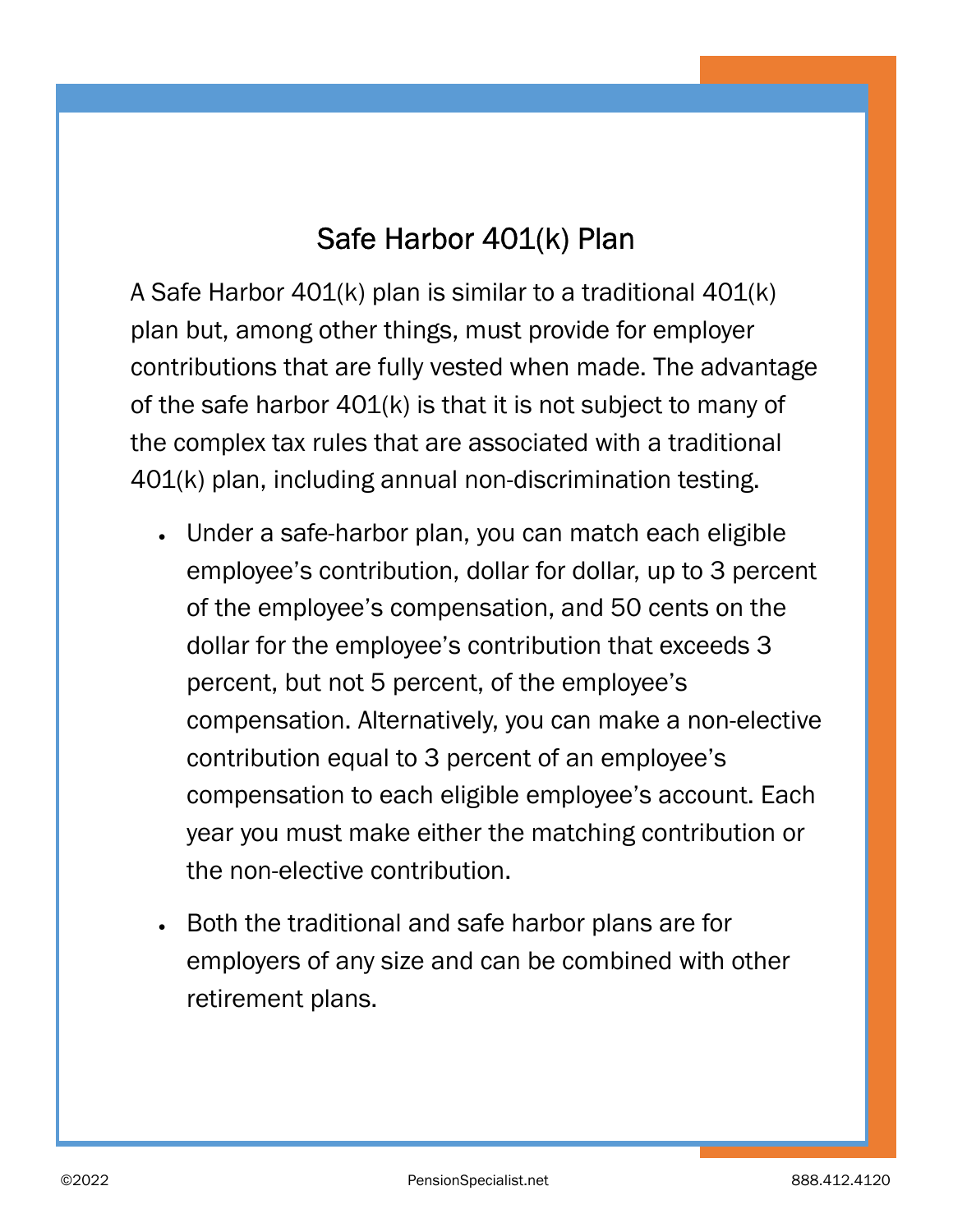# Roth 401(k)

- The Roth  $401(k)$  is an optional feature. It does not require a new document; however, one may amend an existing document.
- · Employees at ANY income level can participate and their contributions are made on an after-tax basis .
- · One advantage of the Roth feature in 401(k) plans is qualified distributions come out income tax free if taken 5 years from first deposit, attainment of age 59 ½, or due to death or disability.
- Roth 401(k) employer contributions are matched on a pre-tax basis and are therefore subject to income tax on withdrawal.
- · When employees terminate they may roll over their Roth 401(k) account to a Roth IRA.
- · For those age 50 and older, the catch-up contribution may go to the Roth 401(k) account.
- · Contributions to the 401(k) account can be all Roth or part Roth and part traditional.
- Roth 401(k) deposits can be made regardless of one's income level, unlike IRA limitations.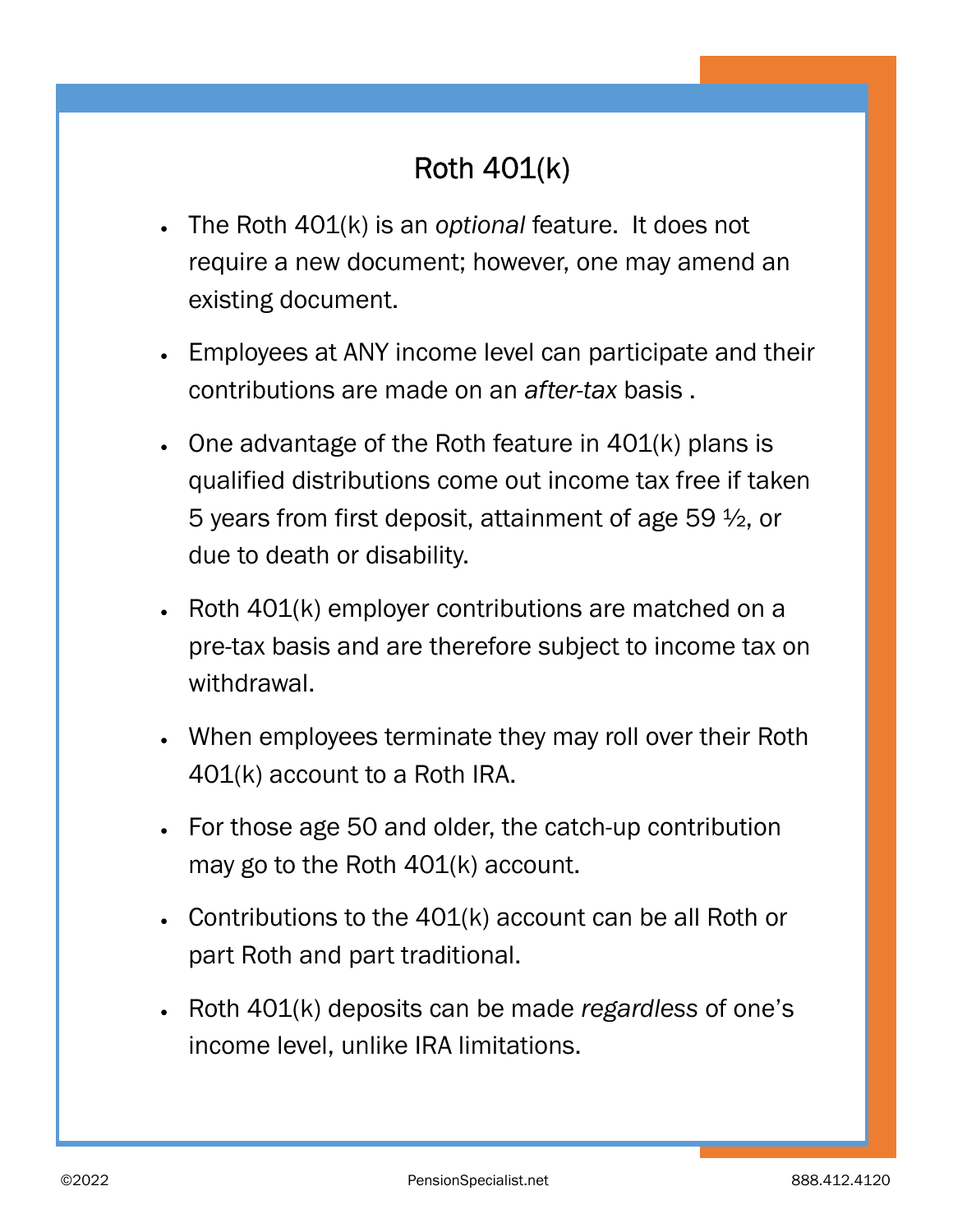## Determining How Much to Save into a 401(k)

- The easiest way to determine one's retirement income needs is to subtract how much will come from Social Security Benefits, personal savings, any other employer plans, inheritance, if any. What is left over is the shortfall.
- After calculating the shortfall, one has to determine the amount necessary to fund that income shortfall.
- · Many believe retirees can best preserve their assets if their annual withdrawal rate is 4% or less of invested assets. This assumption provides a quick and easy formula for determining the total amount necessary to save by retirement. In other words, divide your desired annual income by the withdrawal rate  $(100,000 / 0.04 =$ \$2,500,000).
- This is not meant to be exhaustive or comprehensive, but a starting point in one's consideration of retirement planning.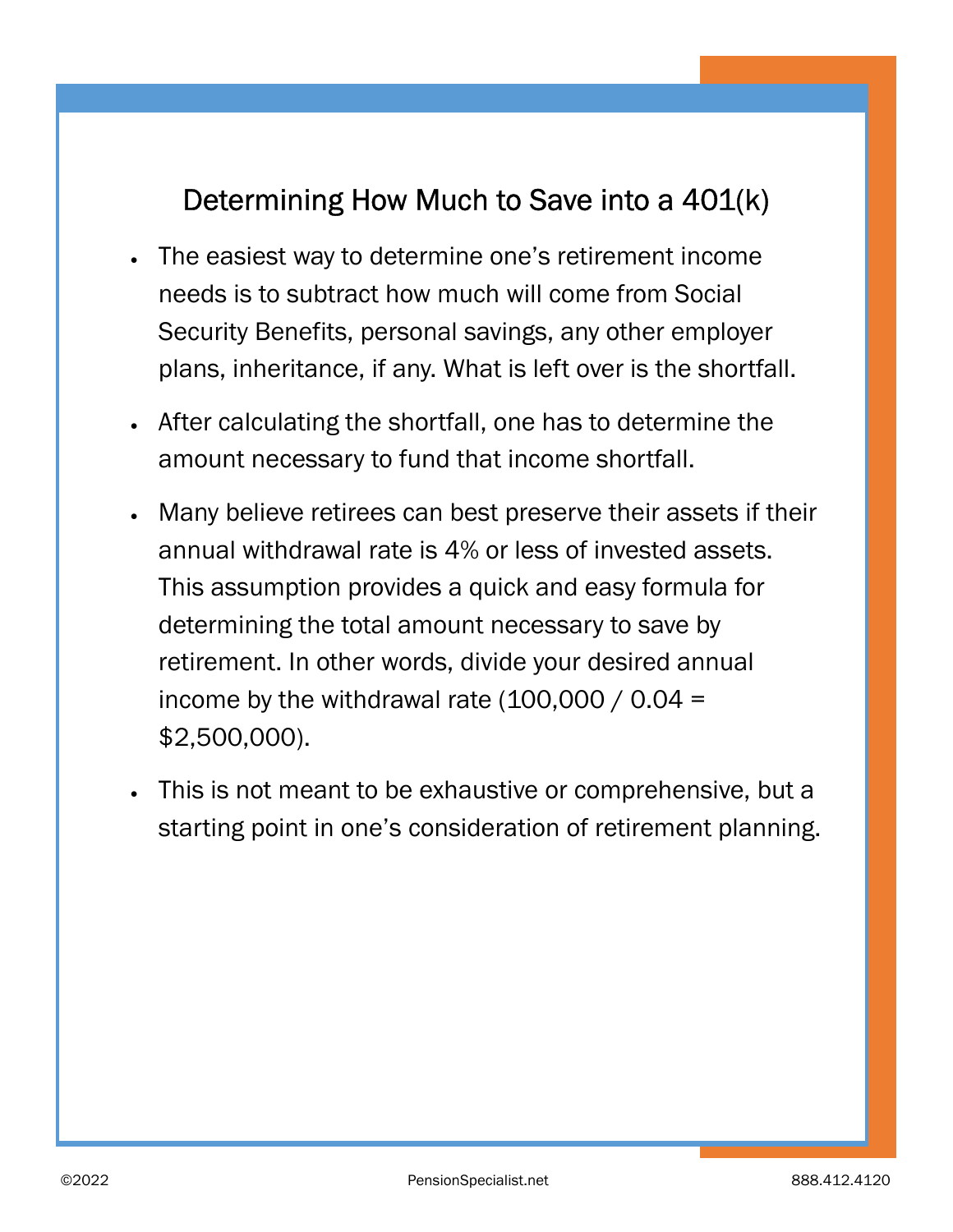### Automatic Enrollment

- A 401(k) with automatic enrollment is one in which the employees are automatically enrolled and monies are deposited into the plan directly from their paycheck. Generally speaking, the employee's contribution starts at 1% of gross income.
- Think about it this way: \$1 per \$100 of gross wages is contributed on the employee's behalf to the 401(k) and now becomes eligible for any and all employer matches.
- The employee can withdraw from the plan at any time; there is no obligation to participate.
- · The thought is that, once enrolled, the employees will continue to contribute and therefore save for the inevitable retirement.
- · Automatic Enrollment is used to help employees have adequate money for saved for a comfortable retirement.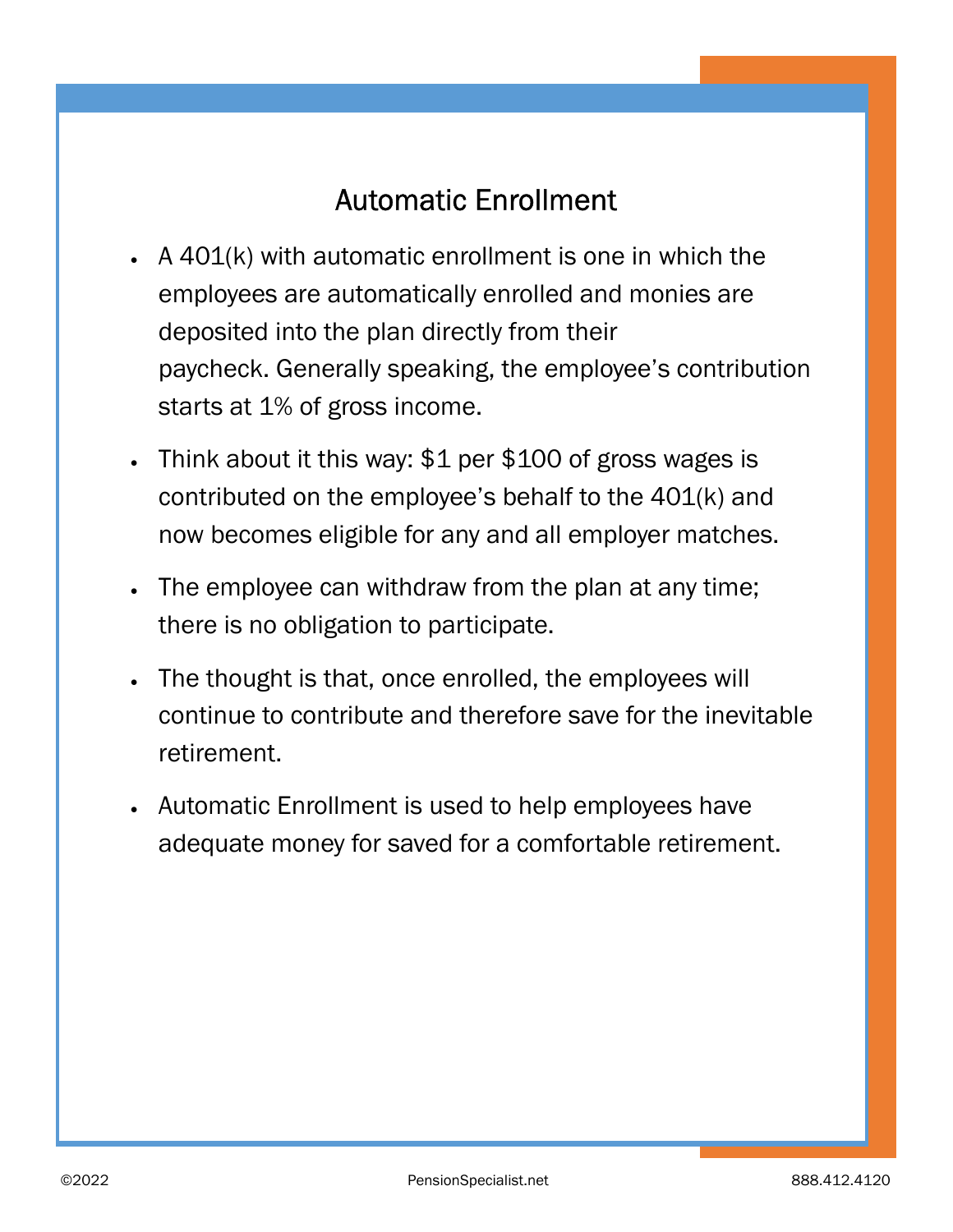#### 401(k) Checklist

- Have you determined which type of  $401(k)$  plan best suits your business?
- · Have you decided whether to make contributions to the plan, and, if so, whether to make non-elective and/or matching contributions? (Remember, you may design your plan so that you may change your rate of contributions if necessary).
- · Have you decided to hire a financial institution or retirement plan professional to help with setting up and running the plan?
- · Have you adopted a written plan that includes the features you want to offer, such as whether participants will direct the investment of their accounts?
- · Have you notified eligible employees and provided them with information to help in their decision-making?
- · Have you arranged a trust fund for the plan assets or will you set up the plan solely with insurance contracts?
- · Are you familiar with the fiduciary responsibilities?
- Are you prepared to monitor the plan's service providers?
- Are you familiar with the reporting and disclosure of a 401(k) plan?